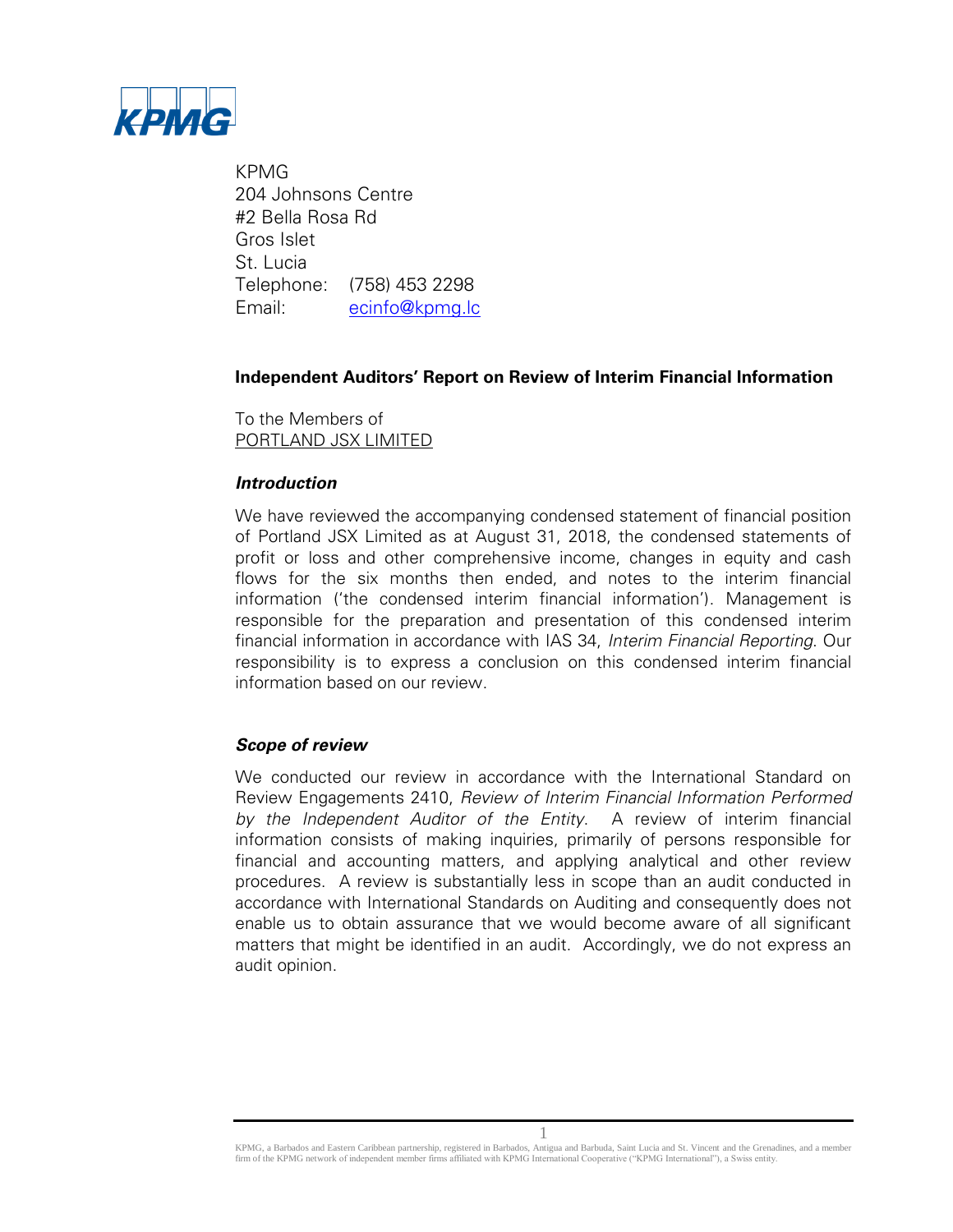

# **Independent Auditors' Report on Review of Interim Financial Information (continued)**

To the Members of PORTLAND JSX LIMITED

# **Conclusion**

Based on our review, nothing has come to our attention that causes us to believe that the accompanying condensed interim financial information as at August 31, 2018 is not prepared, in all material respects, in accordance with IAS 34, Interim Financial Reporting.

KANG

Chartered Accountants Saint Lucia

October 10, 2018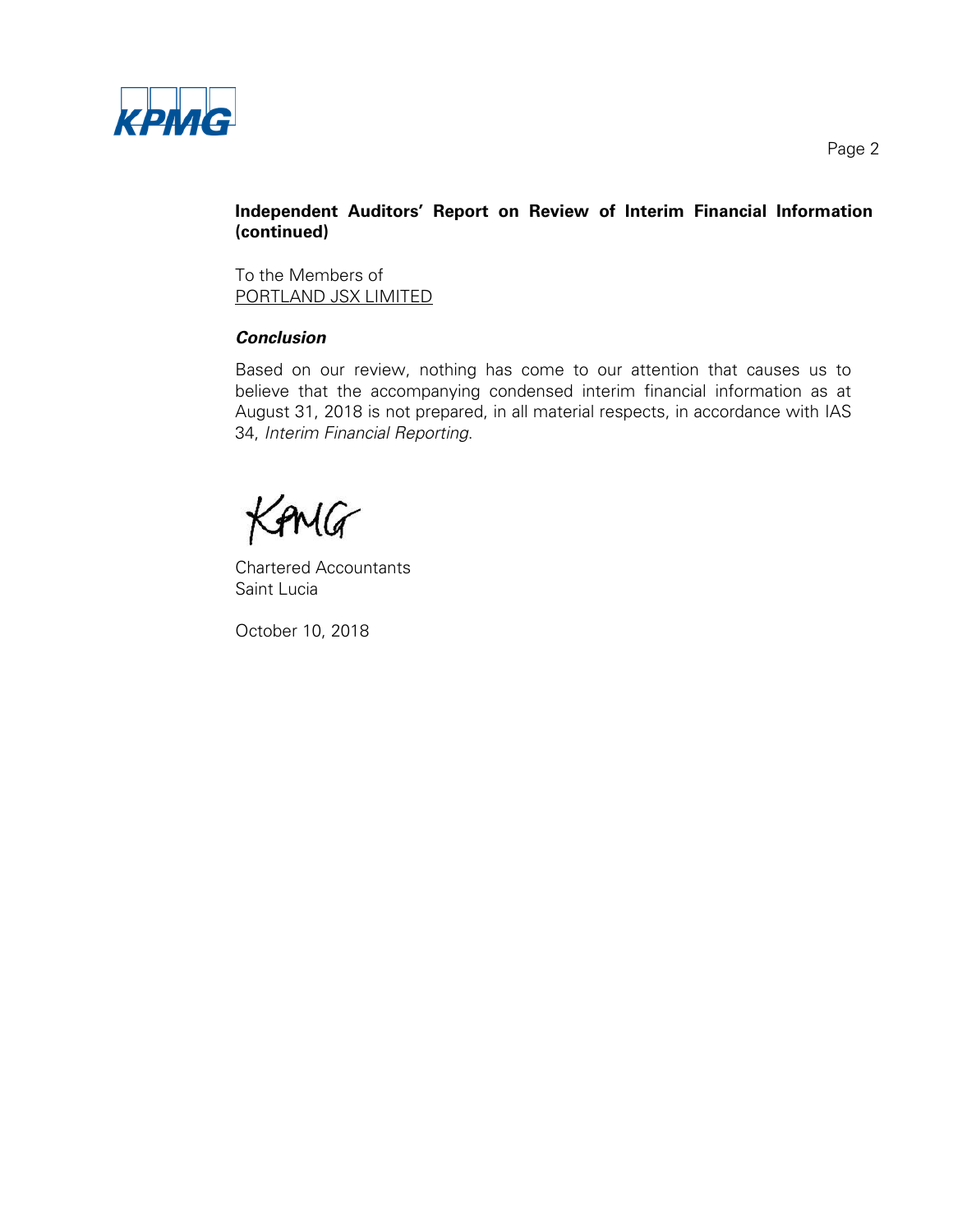Condensed Statement of Financial Position August 31, 2018 *(Expressed in United States dollars unless otherwise stated)*

|                                                                                           | Note           | <b>Unaudited</b><br><b>August 31, 2018</b> | <b>Audited</b><br>February 28, 2018 |
|-------------------------------------------------------------------------------------------|----------------|--------------------------------------------|-------------------------------------|
| <b>ASSETS</b>                                                                             |                |                                            |                                     |
| <b>NON-CURRENT ASSET</b><br>Financial investment, at fair value through<br>profit or loss | $\overline{4}$ | 21,898,949                                 | 22,065,065                          |
| <b>CURRENT ASSETS</b>                                                                     |                |                                            |                                     |
| Cash and short-term deposits                                                              |                | 1,046,524                                  | 1,635,504                           |
| Securities purchased under resale agreements                                              |                | 1,949,561                                  | 1,935,759                           |
| Receivables<br><b>Taxation recoverable</b>                                                |                | 60,055<br>34,258                           | 69,693<br>31,560                    |
|                                                                                           |                |                                            |                                     |
|                                                                                           |                | 3,090,398                                  | 3,672,516                           |
| <b>Total assets</b>                                                                       |                | \$24,989,347                               | 25,737,581                          |
| <b>CURRENT LIABILITIES</b>                                                                |                |                                            |                                     |
| Other financial liabilities                                                               |                | 12,631                                     | 43,899                              |
| Payables                                                                                  |                | 36,710                                     | 30,511                              |
| <b>Total liabilities</b>                                                                  |                | 49,341                                     | 74,410                              |
| <b>EQUITY</b>                                                                             |                |                                            |                                     |
| Share capital<br>Accumulated deficit                                                      |                | 25,682,953<br>742,947)                     | 25,682,953<br>19,782                |
| <b>Total equity</b>                                                                       |                | 24,940,006                                 | 25,663,171                          |
| <b>Total liabilities and equity</b>                                                       |                | \$24,989,347                               | 25,737,581                          |
|                                                                                           |                |                                            |                                     |

The condensed interim financial information on pages 3 to 14 was approved for issue by the Board of Directors on October 10, 2018 and signed on its behalf by:

Chairman Douglas Hewson Director Jonathan Murphy

The accompanying notes form an integral part of the condensed interim financial information.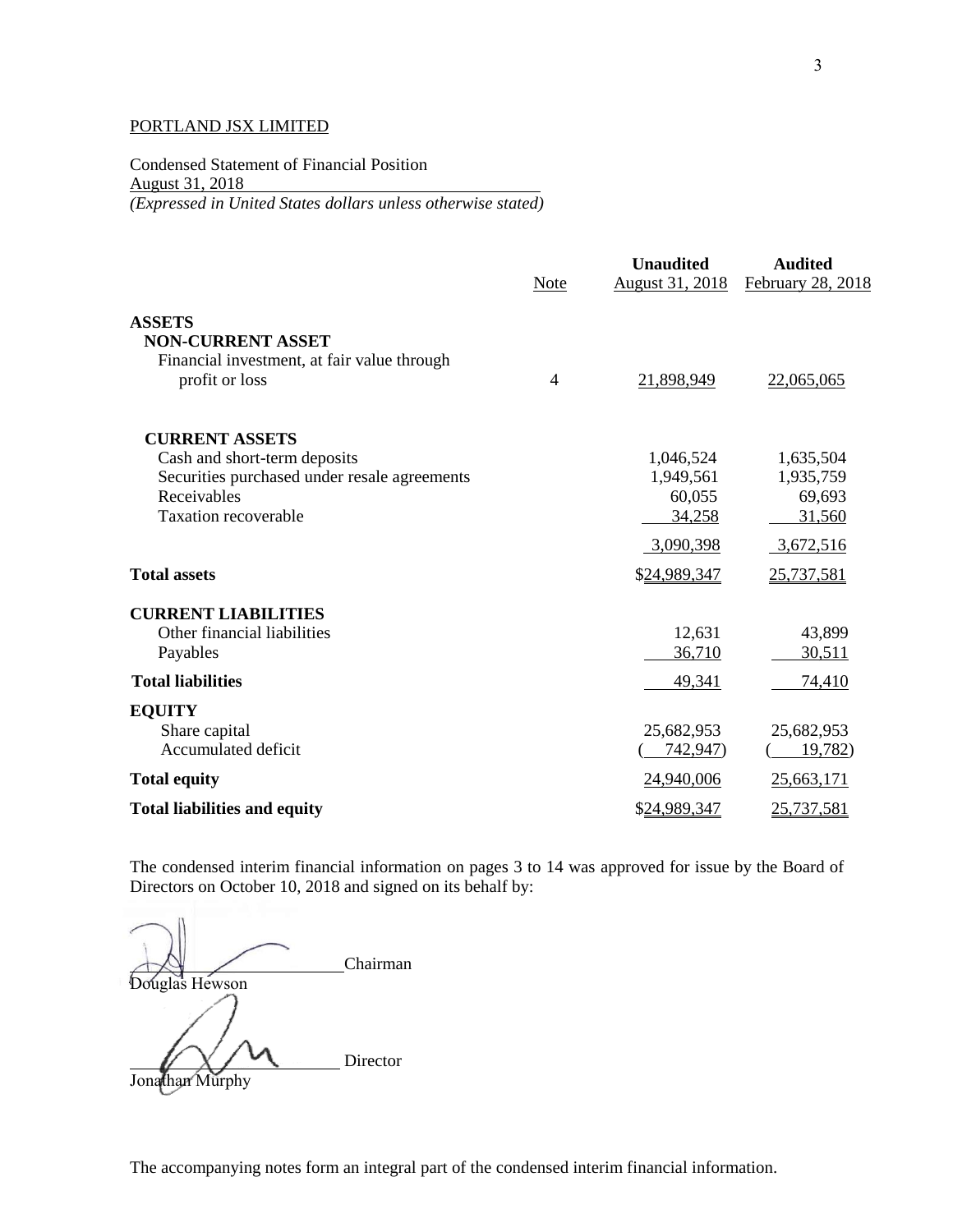# Condensed Statement of Profit or Loss and Other Comprehensive Income Six months ended August 31, 2018

*(Expressed in United States dollars unless otherwise stated)*

|                                                        |             |              | <b>Unaudited</b>   |                  |                  |  |
|--------------------------------------------------------|-------------|--------------|--------------------|------------------|------------------|--|
|                                                        |             |              | Three months ended | Six months ended |                  |  |
|                                                        | <b>Note</b> |              | August 31          |                  | August 31        |  |
|                                                        |             | 2018         | 2017               | <u>2018</u>      | 2017             |  |
| Income and fair value changes:                         |             |              |                    |                  |                  |  |
| Interest income on loans and receivables               |             | 12,654       | 38,288             | 38,229           | 143,215          |  |
| Fair value adjustment on financial                     |             |              |                    |                  |                  |  |
| assets classified as at fair value                     |             |              |                    |                  |                  |  |
| through profit or loss                                 |             | (124, 899)   | (198, 187)         | (438,074)        | 25,177           |  |
| Distributions of partnership                           |             |              |                    |                  |                  |  |
| interest income                                        |             | 93,108       |                    | 93,108           |                  |  |
| Other income                                           |             |              |                    |                  | 98               |  |
|                                                        |             | (19,137)     | (159, 899)         | (306, 737)       | 168,490          |  |
| Operating expenses                                     |             | (203,091)    | ( <u>194,022</u> ) | <u>(414,179)</u> | (389, 435)       |  |
| Loss before taxation                                   |             | (222, 228)   | (353, 921)         | (720, 916)       | (220, 945)       |  |
| Taxation                                               |             |              |                    | 2,249            | 306)             |  |
| Loss for the period, being total<br>comprehensive loss |             | \$(222, 228) | (353, 921)         | (723, 165)       | <u>221,251</u> ) |  |
| Loss per stock unit                                    | 5           | $0.07\phi$   | $0.11\epsilon$     | $0.23\varphi$    | $0.07\phi$       |  |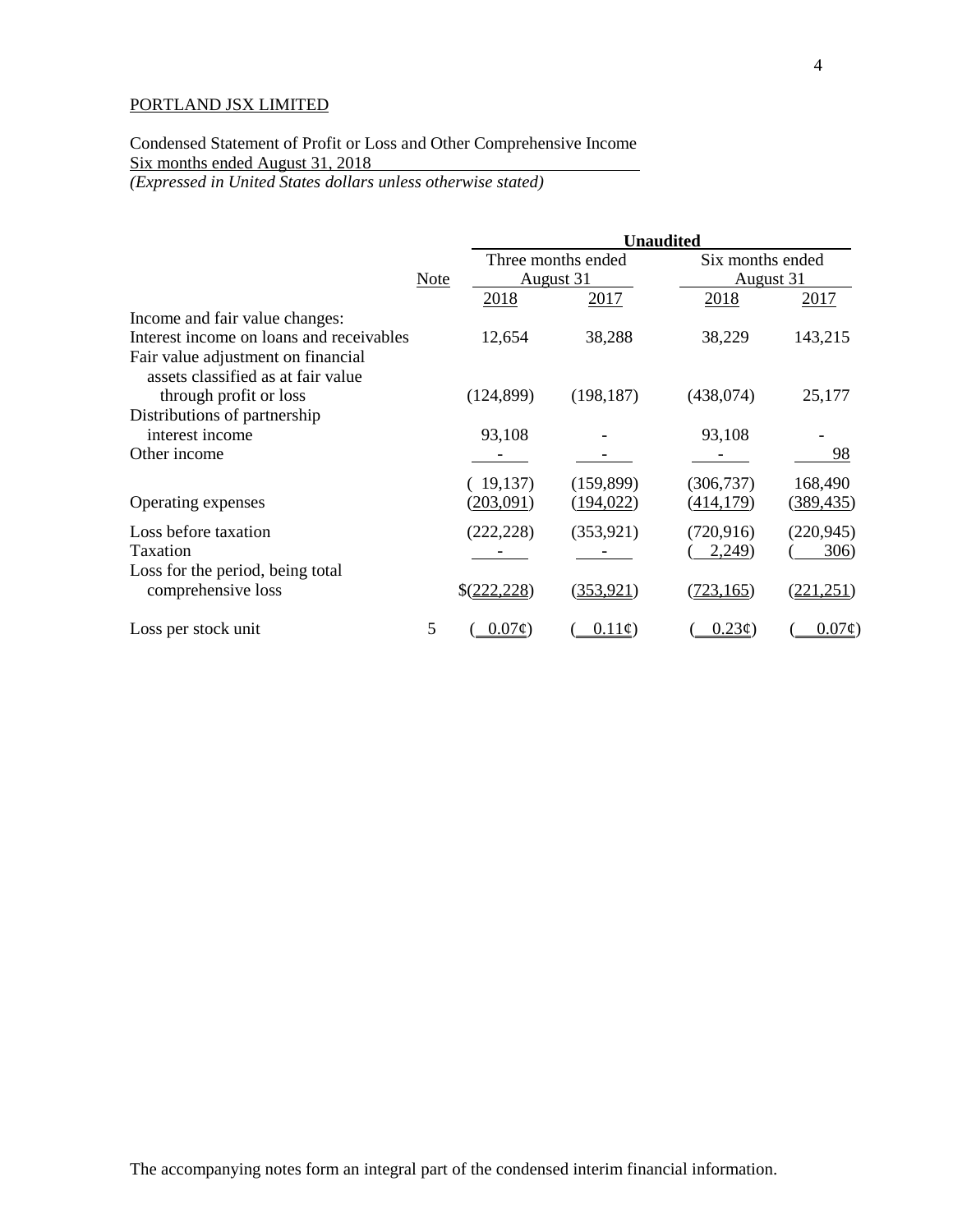Condensed Statement of Changes in Equity Six months ended August 31, 2018 *(Expressed in United States dollars unless otherwise stated)*

|                                                        | <b>Unaudited</b>        |                        |            |
|--------------------------------------------------------|-------------------------|------------------------|------------|
|                                                        | <b>Share</b><br>capital | Accumulated<br>deficit | Total      |
| Balances at February 28, 2017                          | 25,682,953              | (1,917,397)            | 23,765,556 |
| Loss for the period, being total<br>comprehensive loss |                         | 221,251)               | 221,251)   |
| Balances at August 31, 2017                            | \$25,682,953            | (2,138,648)            | 23,544,305 |
| Balances at February 28, 2018                          | 25,682,953              | 19,782)                | 25,663,171 |
| Loss for the period, being total<br>comprehensive loss |                         | 723,165                | 723,165    |
| Balances at August 31, 2018                            | \$25,682,953            | 742,947)               | 24,940,006 |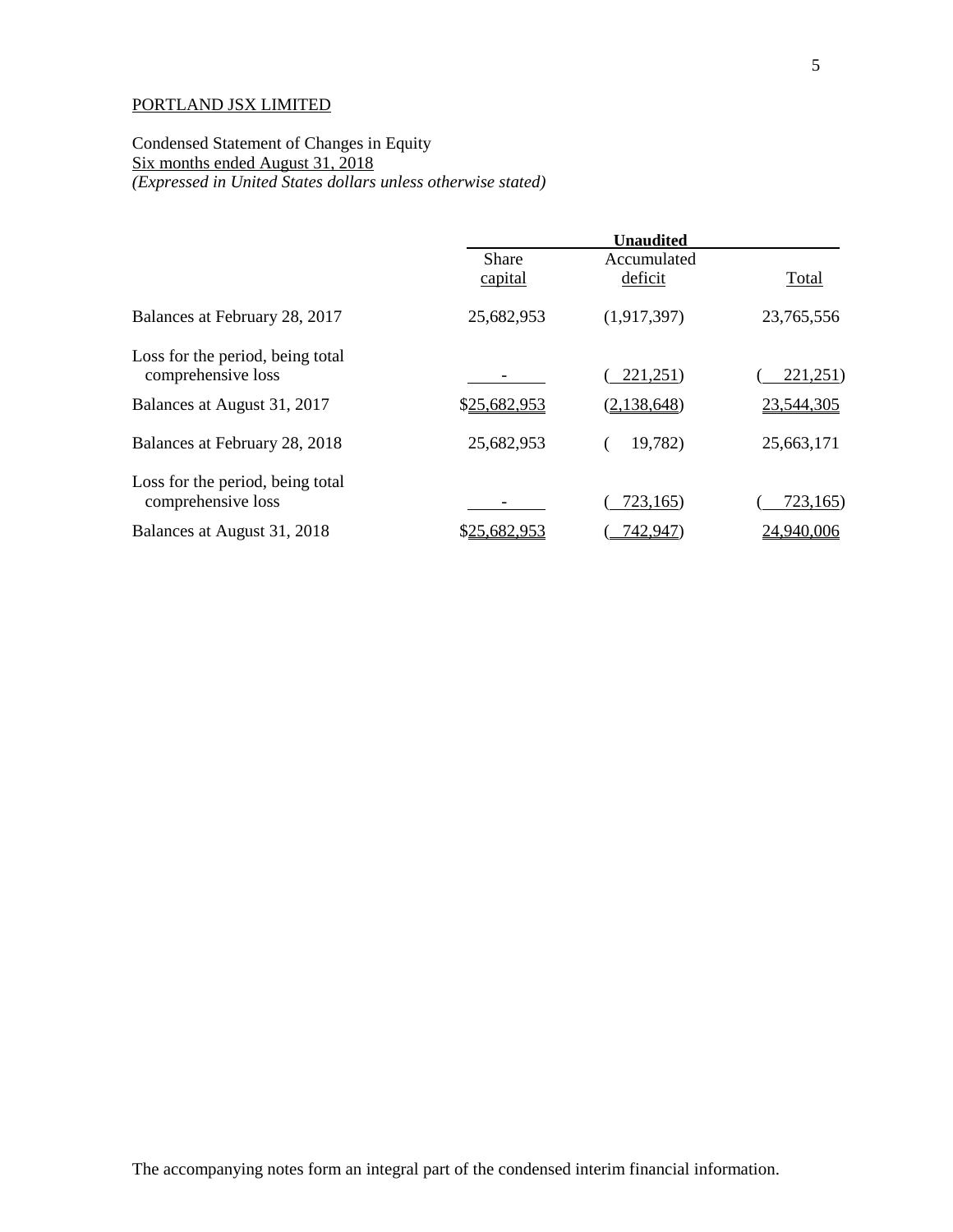### Condensed Statement of Cash Flows Six months ended August 31, 2018 *(Expressed in United States dollars unless otherwise stated)*

|                                                      | <b>Unaudited</b>                    |                                            |
|------------------------------------------------------|-------------------------------------|--------------------------------------------|
|                                                      | Six months ended<br>August 31, 2018 | Six months ended<br><b>August 31, 2017</b> |
| <b>Cash flows from operating activities</b>          |                                     |                                            |
| Loss for the period                                  | 723,165)                            | 221,251)                                   |
| Adjustments for:                                     |                                     |                                            |
| Fair value adjustment on financial assets classified |                                     |                                            |
| as at fair value through profit or loss              | 438,074                             | 25,177)                                    |
| Distribution of partnership interest income          | 93,108)                             |                                            |
| Interest income                                      | 38,229)                             | 143,215)                                   |
| Tax expense                                          | 2,249                               | 306                                        |
|                                                      | 414,179)                            | 389,337)                                   |
| Changes in operating assets and liabilities:         |                                     |                                            |
| Other financial liabilities                          | 31,268)                             | 30,340)                                    |
| Payables                                             | 6,199                               | 1,411                                      |
| Cash used in operations                              | 439,248)                            | 418,266)                                   |
| Interest received                                    | 47,867                              | 38,765                                     |
| Partnership distribution received                    | 93,108                              |                                            |
| Taxation paid                                        | 4,947                               | 540)                                       |
| Net cash used in operating activities                | 303,220)                            | 380,041)                                   |
| <b>Cash flows from investing activities</b>          |                                     |                                            |
| Financial investments, at fair value                 |                                     |                                            |
| through profit or loss                               | 271,958)                            | (3,613,056)                                |
| Securities purchased under resale agreements         | 13,802)                             | 3,156                                      |
| Net cash used in investing activities                | 285,760                             | (3,609,900)                                |
| Net decrease in cash and cash equivalents            | 588,980)                            | (3,989,941)                                |
| Cash and cash equivalents at beginning of period     | 1,635,504                           | 6,848,582                                  |
| Cash and cash equivalents at end of period           | \$1,046,524                         | 2,858,641                                  |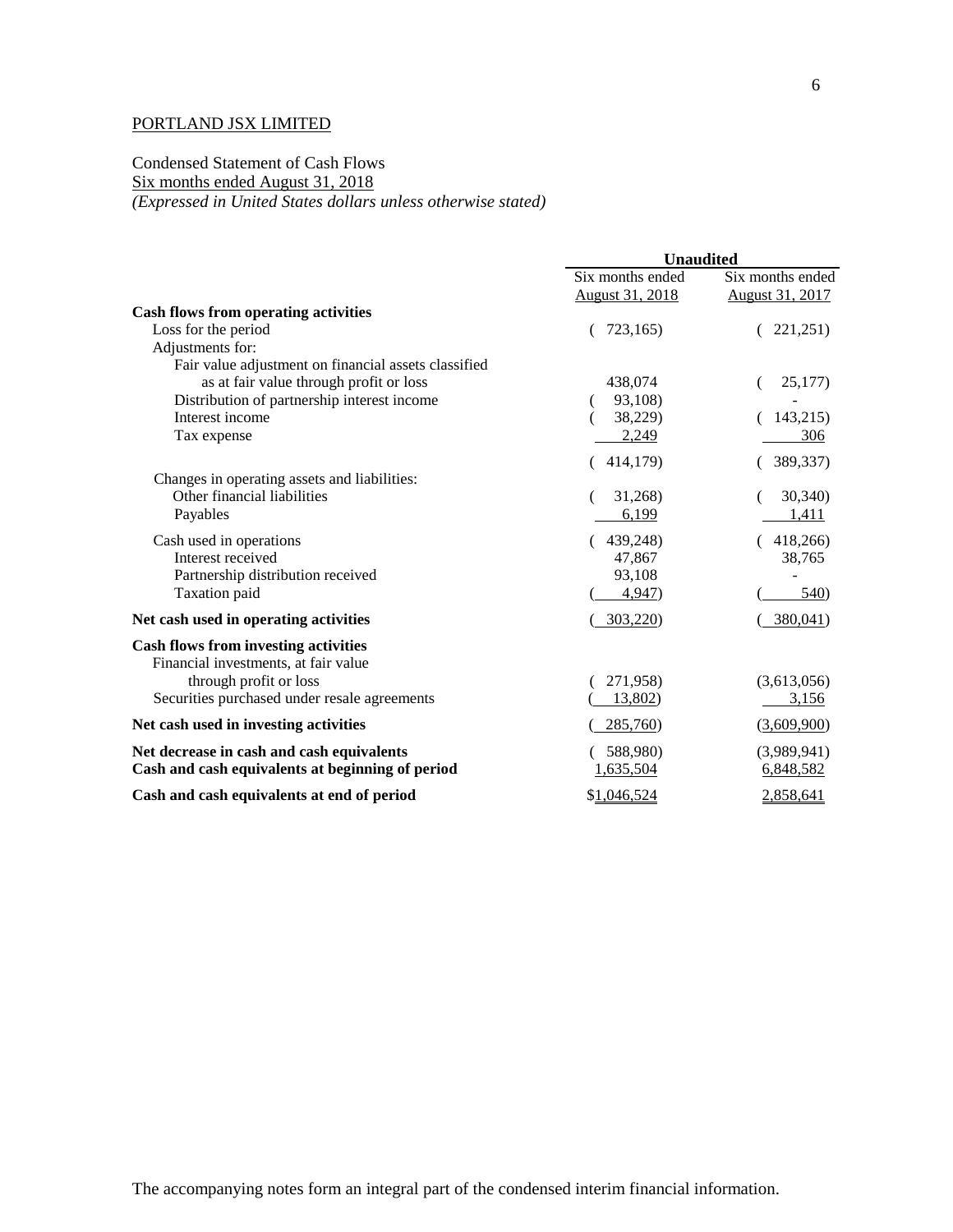Notes to the Condensed Interim Financial Information Six-month period ended August 31, 2018 *(Expressed in United States dollars unless otherwise stated)*

### 1. The Company

Portland JSX Limited ("PJX" or "the Company") was incorporated in Saint Lucia on September 15, 2015 as an International Business Company ("IBC") with IBC number 2015-00335, and commenced operations on October 1, 2015. The registered office of the Company is located at the offices of McNamara Corporate Services Inc., 20 Micoud Street, Castries, Saint Lucia. The primary business of the Company is that of a Limited Partner in Portland Caribbean Fund II ("the Fund"). The Fund has an upfront five year commitment period to make investments within a term of 10 years, ending July 2024, with the possibility of two additional consecutive one-year terms.

PJX is an equity investment vehicle through which Jamaican pension plans, as well as other eligible investors, invest to gain access indirectly to quality investments in the Latin American & Caribbean (LAC) region. The Company is listed on the Jamaica Stock Exchange.

Portland Private Equity II, Ltd., a Barbados exempted limited company (the "Barbados Management Company") and PPEC Inc., a Canadian company (the "Canadian Management Company" and together with the "Barbados Management Company", "Management Companies" or "Managers") are responsible for managing the assets of the Fund, including investigating, analysing, structuring and negotiating potential portfolio investments and monitoring the performance of portfolio investments.

#### Portland JSX Limited and the Partnership

Under the Partnership Agreement, distributions and allocations to the partners, and management fees are dealt with in the following manner:

- (1) Distributions and allocations:
	- (a) income, gains, losses, deductions and credits arising in connection with Short-Term Investments, are allocated in proportion to their relative Capital Contributions, and;
	- (b) Distributions of Disposition Proceeds and Other Portfolio Income received in respect of any Portfolio Investment shall initially be apportioned among the Participating Partners based on their respective Capital Contributions attributable to such Investment. The amount apportioned to the General Partner pursuant to the preceding sentence shall be distributed to the General Partner. The remaining amount apportioned to each Limited Partner that is a Participating Partner shall be further apportioned between (i) such Limited Partner on the one hand and (ii) the General Partner on the other hand, except as otherwise provided in the Agreement, in the following amounts and order of priority:
		- (i) first, 100% to such Limited Partner, until such Limited Partner has received total distributions equal to its total Capital Contributions to the Partnership.
		- (ii) second, 100% to such Limited Partner until such Limited Partner has received total cumulative distributions equal to a preferred return of 8% per annum, compounded annually, on all amounts distributed in accordance with paragraph (i) not previously made to such Limited Partner.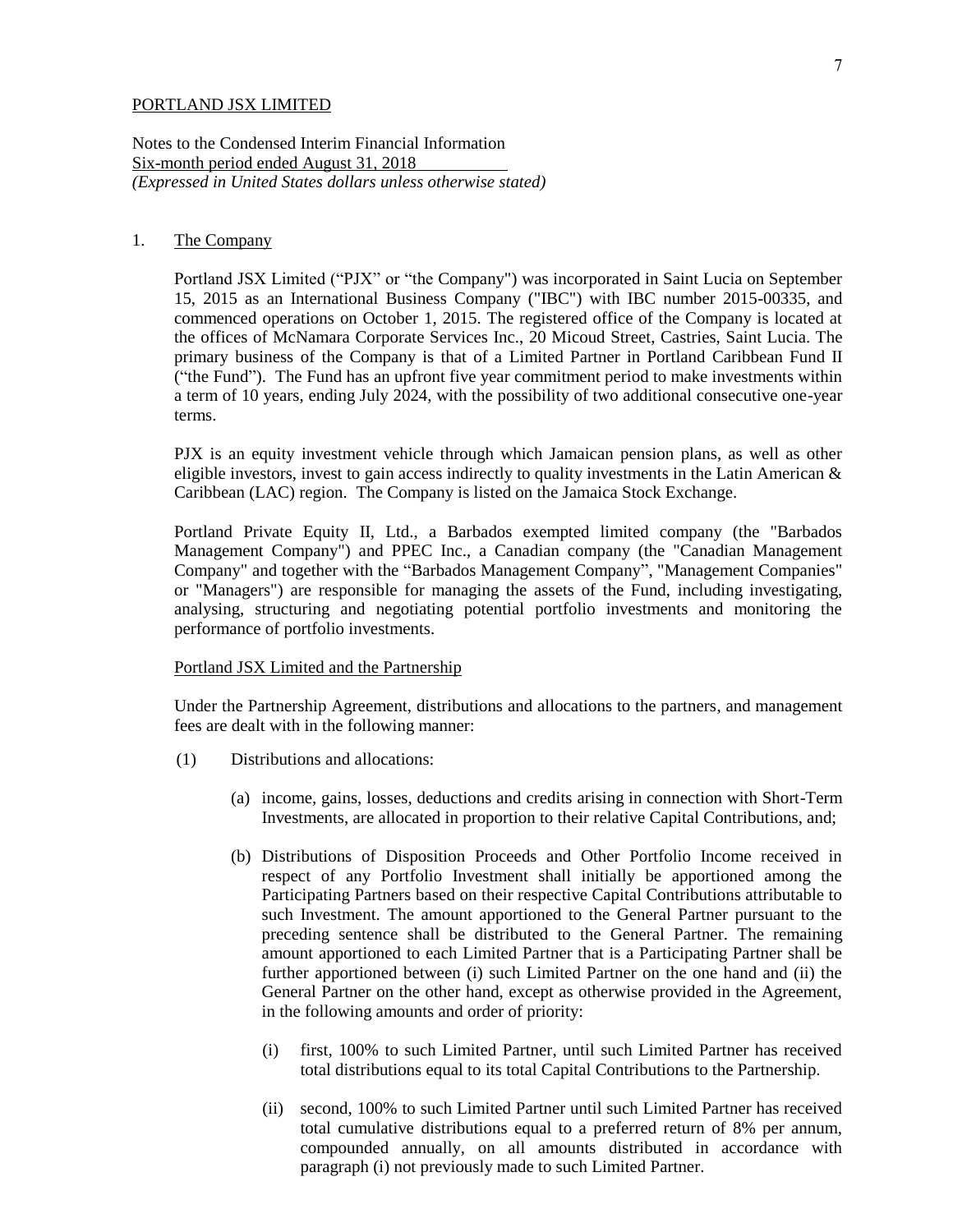Notes to the Condensed Interim Financial Information (Continued) Six-month period ended August 31, 2018 *(Expressed in United States dollars unless otherwise stated)*

#### 1. The Company (continued)

Portland JSX Limited and the Partnership (continued)

- (1) Distributions and allocations (continued):
	- (b) (continued)
		- (iii) third, 100% to the General Partner until cumulative distributions to the General Partner equals 20% of the aggregate amount of the distributions made under paragraph (ii) and this paragraph.
		- (iv) thereafter, 20% to the General Partner and 80% to such Limited Partner.
- (2) Management fees and other charges:

Management fees are computed at 2% of Limited Partners' commitments. The Management fee will be reduced to 1.75% of unreturned invested capital beginning on the earlier of the end of the commitment period and the date on which a successor fund begins to prepay management fees.

Each Limited Partner is required to bear its portion of management fees and all other partnership fees and expenses, including organisational expenses from the partnership commencement date based on its pro rata share of capital commitments.

In admitting additional Limited Partners or accepting additional Capital Contributions or Capital Commitments from existing Partners, each Limited Partner is treated as having been a party to the Agreement, and each increased Capital Commitment is treated as having been made, as of the Partnership Commencement Date.

- 2. Summary of significant accounting policies
	- (a) Basis of preparation
		- (i) Statement of compliance

The interim financial information is prepared in accordance with IAS 34 *Interim Financial Reporting.* It does not include all the information required for a complete set of general purpose financial statements prepared in accordance with International Financial Reporting Standards. However, selected notes are included to explain events and transactions that are significant to an understanding of the changes in the Company's financial position and results of operations since the date of those audited financial statements.

Except as described below, the accounting policies applied in these interim financial statements are the same as those applied in the Company's audited financial statements, as at and for the year ended February 28, 2018.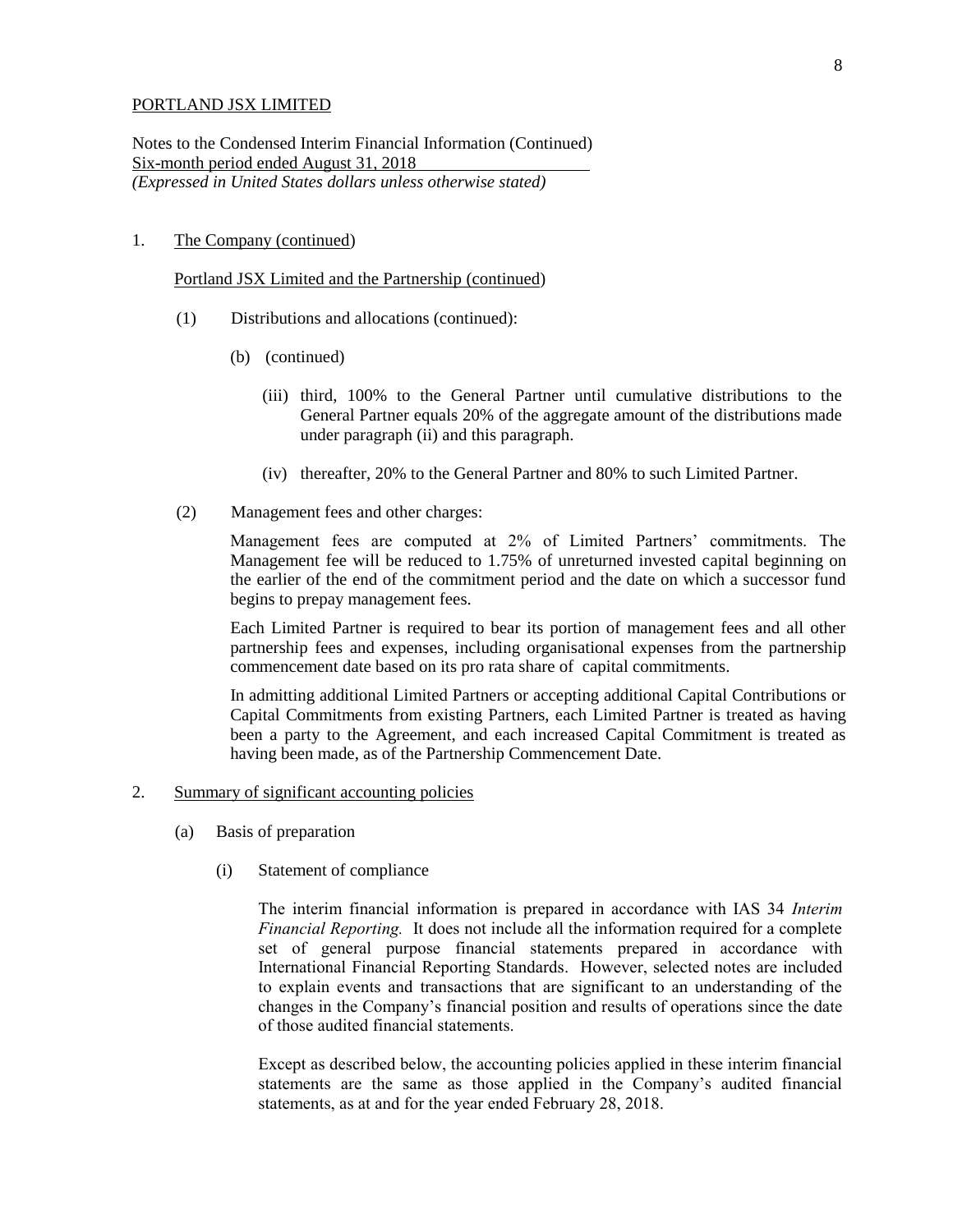Notes to the Condensed Interim Financial Information Six-month period ended August 31, 2018 *(Expressed in United States dollars unless otherwise stated)*

- 2. Summary of significant accounting policies (continued)
	- (a) Basis of preparation (continued)
		- (i) Statement of compliance (continued)

The Company has adopted the following standards during the period:

IFRS 15 *Revenue from Contracts with Customers*

IFRS 15 establishes a comprehensive framework for determining whether, how much and when revenue is recognized. It replaces IAS 11, *Construction Contracts*, IAS 18, *Revenue*, IFRIC 13, *Customer Loyalty Programmes*, IFRIC 15, *Agreements for the Construction of Real Estate*, IFRIC 18, *Transfer of Assets from Customers*, and SIC-31, *Revenue – Barter Transactions Involving Advertising Services*.

Based on management's review, the adoption of IFRS 15 did not have a material impact on the timing and recognition of revenue.

IFRS 9 *Financial Instruments*

IFRS 9 sets out requirements for recognising and measuring financial assets, financial liabilities and some contracts to buy or sell non-financial items. This standard replaces IAS *39 Financial Instruments: Recognition and Measurement*. IFRS 9 largely retains the existing requirement in IAS 39 for the classification and measurement of financial liabilities. However, it eliminates the previous IAS 39 categories for financial assets of held-to-maturity, loans and receivables and available for sale.

(i) Classification and measurement

Under IFRS 9, on initial recognition, a financial asset is classified as measured at amortised cost, fair value through other comprehensive income (FVOCI) – debt instruments; FVOCI – equity; or fair value through profit or loss (FVTPL). The classification of financial assets under IFRS 9 is generally based on the business model in which a financial asset is managed and its contractual cash flow characteristics.

— A financial asset is measured at amortised cost if it is held within a business model whose objective is to hold assets to collect contractual cash flows and its contractual terms give rise on specified dates to cash flows that are solely payments of principal and interest.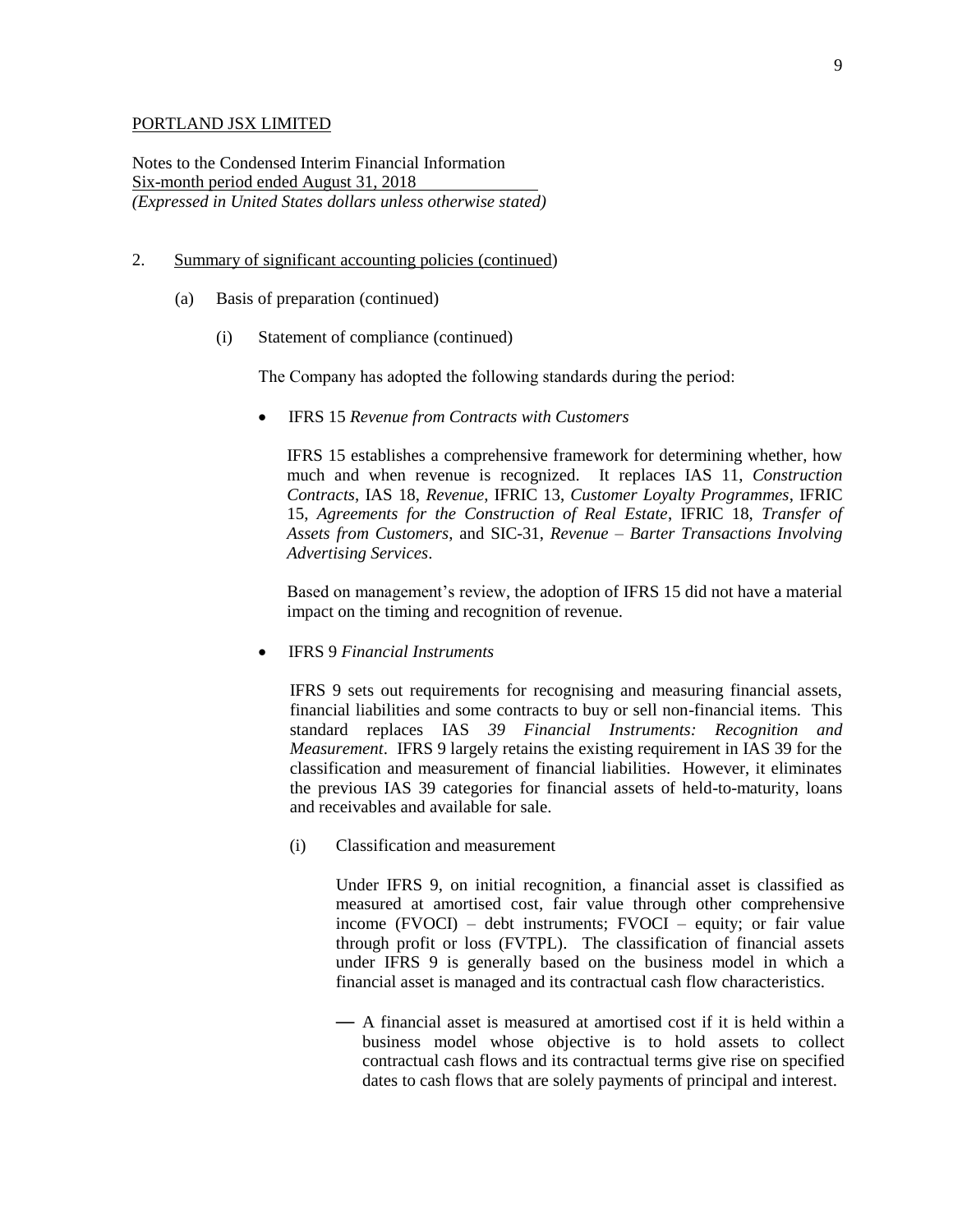Notes to the Condensed Interim Financial Information Six-month period ended August 31, 2018 *(Expressed in United States dollars unless otherwise stated)*

- 2. Summary of significant accounting policies (continued)
	- (a) Basis of preparation (continued)
		- (i) Statement of compliance (continued)
			- IFRS 9 *Financial Instruments* (continued)
				- (i) Classification and measurement (continued)
					- A debt investment is measured at FVOCI if it is held within a business model whose objective is achieved by both collecting contractual cash flows and selling financial assets and its contractual terms give rise on specified dates to cash flows that are solely payments of principal and interest.
					- All financial assets not classified as measured at amortised cost or FVOCI are measured at FVTPL.

There was no effect on the measurement amounts of financial instruments as at March 1, 2018, consequent on the adoption of IFRS 9.

(ii) Impairment of financial assets

IFRS 9 replaces the 'incurred loss' model in IAS 39 with an 'expected credit loss' (ECL model). The new impairment model applies to financial assets measured at amortised cost and debt instruments at FVOCI, but not to investments in equity instruments.

Under IFRS 9, loss allowances are measured on either of the following bases:

- 12-month ECLs: these are ECLs that result from possible default events within the 12 months after the reporting date; and
- Lifetime ECLs: these are ECLs that result from all possible default events over the expected life of a financial instrument.

Lifetime ECL measurement applies if the credit risk of a financial asset at the reporting date has increased significantly since initial recognition and 12-month ECL measurement applies if it has not.

The Company has determined that the application of IFRS 9 impairment requirements at March 1, 2018 did not have a material impact on these interim financial statements.

(ii) Basis of measurement

The financial information has been prepared on the historical cost basis, modified for the revaluation of financial assets at fair value through profit or loss.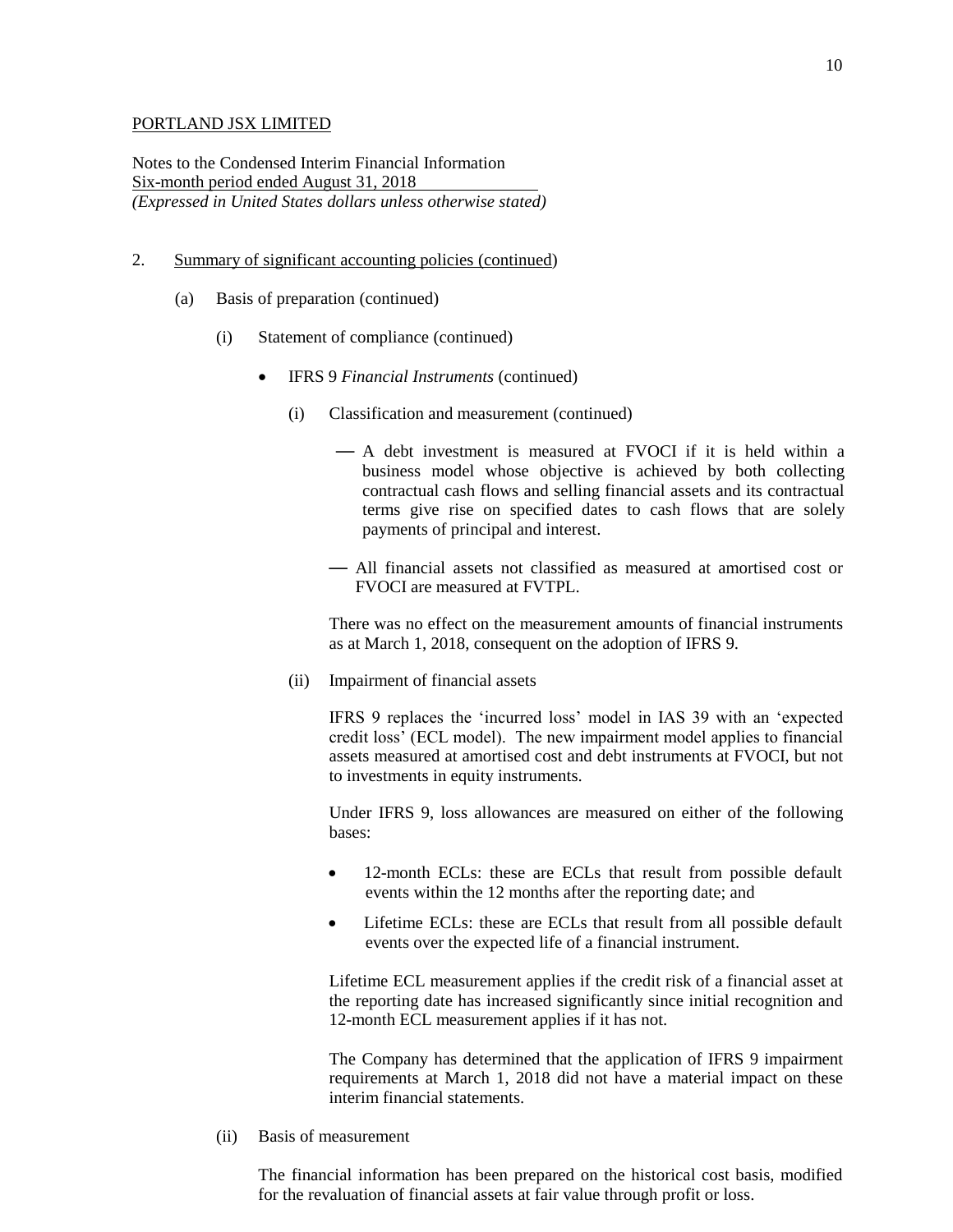Notes to the Condensed Interim Financial Information Six-month period ended August 31, 2018 *(Expressed in United States dollars unless otherwise stated)*

- 2. Summary of significant accounting policies (continued)
	- (a) Basis of preparation (continued)
		- (iii) Use of estimates and judgments

The preparation of financial statements in conformity with IFRS requires the use of certain critical accounting estimates. It also requires management to exercise its judgement in the process of applying the Company's accounting policies.

The areas involving a higher degree of judgment or complexity, or areas where assumptions and estimates are significant to the financial statements, are disclosed in note 3.

(iv) Functional and presentation currency

Except where indicated to be otherwise, the condensed interim financial information is presented in United States dollars, which is the Company's functional currency.

- (b) Taxation
	- (i) The Company is subject to tax at 1% of its taxable income in Saint Lucia. Taxation on the profit or loss for the period comprises current and deferred taxes. Current and deferred taxes are recognised as tax expense or benefit in profit or loss.

Current tax charges are based on the taxable profit for the period, which differs from the profit before tax reported because they exclude items that are taxable or deductible in other periods, and items that are never taxable or deductible. The current tax is calculated at tax rates that have been enacted at the reporting date.

(ii) Deferred tax

Deferred tax liabilities are recognised for temporary differences between the carrying amounts of assets and liabilities and their amounts as measured for tax purposes, which will result in taxable amounts in future periods. Deferred tax assets are recognised for temporary differences which will result in deductible amounts in future periods, but only to the extent it is probable that sufficient taxable profits will be available against which these differences can be utilised. Deferred tax assets are reviewed at each reporting date to determine whether it is probable that the related tax benefit will be realised.

Deferred tax assets and liabilities are measured at the tax rates that are expected to apply in the period in which the asset will be realised or the liability will be settled based on enacted rates.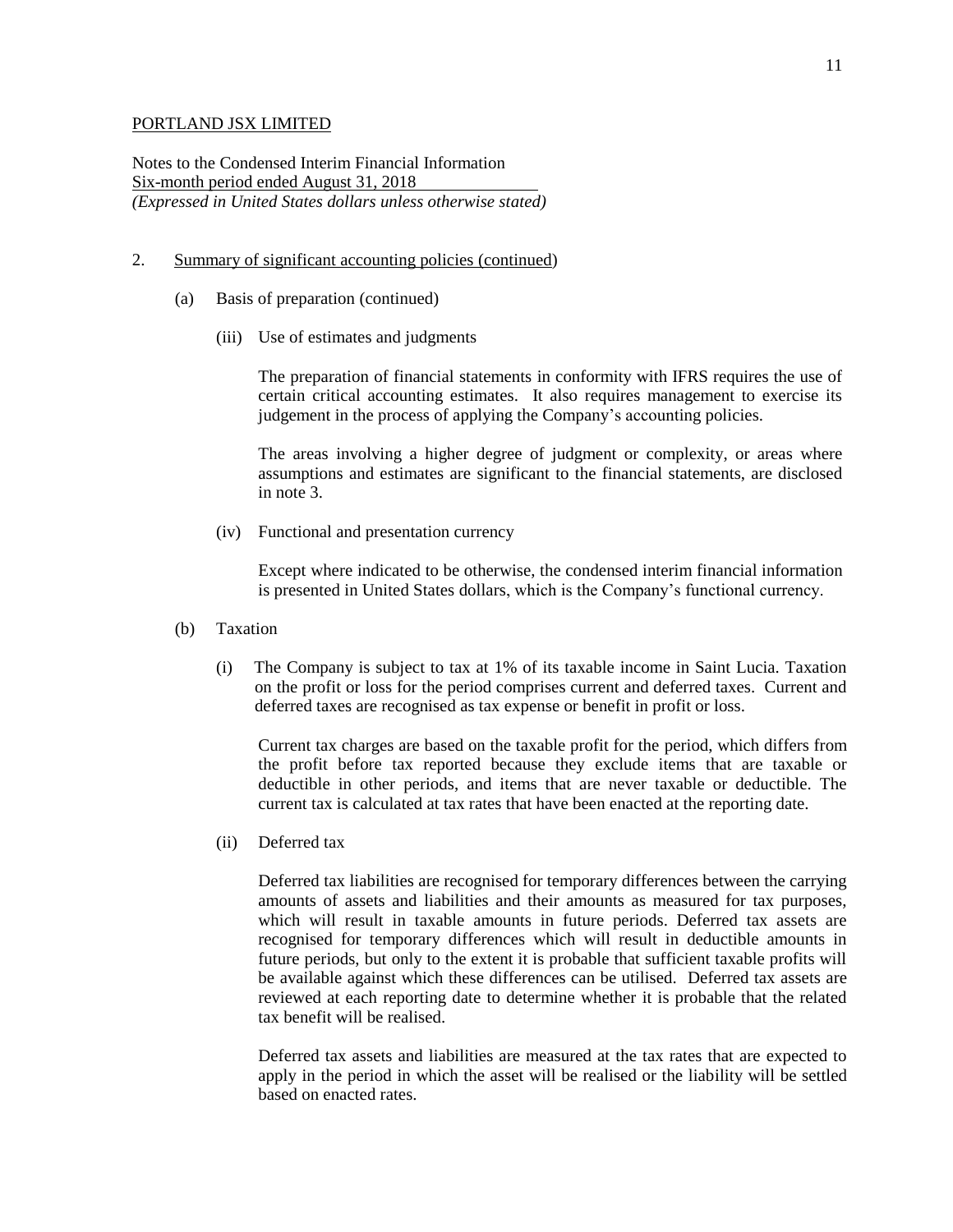Notes to the Condensed Interim Financial Information Six-month period ended August 31, 2018 *(Expressed in United States dollars unless otherwise stated)*

## 2. Summary of significant accounting policies (continued)

(c) Net gain from financial assets classified as at fair value through profit or loss

Net gain from financial instruments classified as at fair value through profit or loss includes all realised and unrealised fair value changes but excludes interest, and distributions of partnership income.

#### 3. Critical accounting estimates and judgements in applying accounting policies

The Company makes estimates and assumptions that could affect the reported amounts of assets and liabilities within the next financial year. Estimates and judgments are continually evaluated and are based on historical experience and other factors, including expectations of future events that are believed to be reasonable under the circumstances.

The fair value of the Company's unquoted investment in Portland Caribbean Fund II ('the Fund') is based on the fair values of the Fund's underlying investments, which include common equity securities and corporate debt. The fair value of such underlying investments uses valuation models that employ significant unobservable inputs for investments that are traded infrequently or not at all. These unobservable inputs require a higher degree of management judgment and estimation in determining the fair value.

Management judgement and estimation are usually required for the selection of the appropriate valuation model to be used, determination of expected future cash flows from the financial instrument being valued, determination of expected volatilities and correlations, and selection of appropriate discount rates.

Consequently, the use of different assumptions and inputs could yield materially different results in the fair value of the Company's investment in the Fund from that reflected in the statement of financial position.

#### 4. Financial investment

This represents an unquoted equity investment in the Fund. The Fund is managed by Portland Private Equity II Limited and its principal activity is to make private equity and related investments in companies or other entities located principally in certain member and associate member states of CARICOM, certain Development Assistance Committee Countries and certain Cotonou Agreement Countries, (the "Target Region"). Cuba, Mexico and Venezuela are excluded from the Target Region. The Fund will also make investments in businesses, the securities of which have no established market and may be restricted with respect to transfer, with the principal objective of appreciation of invested capital. During the six-month period ended August 31, 2018, the Company invested a further \$271,958 in the Fund.

5. Loss per stock unit

Loss per stock unit is calculated by dividing the loss for the period by the weighted average number of ordinary shares in issue for the period of 309,968,261 (2017: 309,968,261).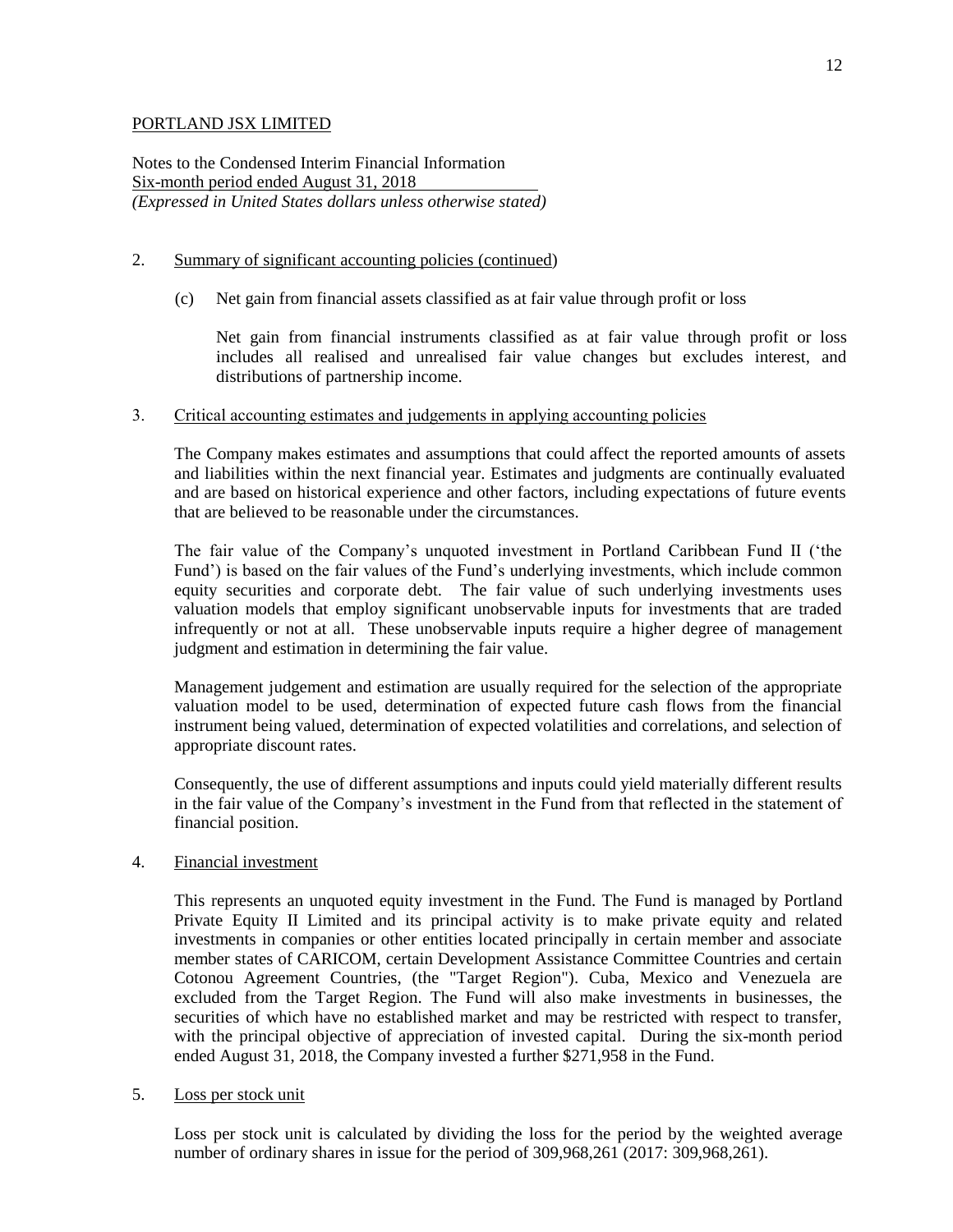Notes to the Condensed Interim Financial Information Six-month period ended August 31, 2018 *(Expressed in United States dollars unless otherwise stated)*

### 6. Capital management

The Company has made capital commitments to the Fund which obligates the Company to remit funds, cumulatively not to exceed the amount of the capital commitment, upon receipt of capital call notices. The Company may co-invest with the Fund in equity or debt securities of private companies located in the Caribbean and Latin America. The Company is permitted to participate in co-investments on a no fee/ no carry basis up to the amount of its capital commitment and thereafter on a negotiated basis.

In addition, the Company may borrow up to 25% of its total assets after giving effect to the borrowing. The Company has no intention to utilise leverage as a strategy, however, borrowing may be required to fund working capital and act as a buffer to cover cash flow timing differences.

### 7. Fair value of financial instruments

Fair value is the price that would be received to sell an asset or paid to transfer a liability in an orderly transaction at the measurement date. Market price is used to determine fair value where an active market exists, as it is the best evidence of the fair value of a financial instrument.

For financial instruments which have no market prices, the fair value has been estimated using present value or other estimation and valuation techniques based on market conditions existing at the reporting date.

The Company measures fair value using the following fair value hierarchy, which reflects the significance of the inputs used in making the measurements.

For financial instruments which have no market prices, the fair value has been estimated using present value or other estimation and valuation techniques based on market conditions existing at the reporting date.

The Company measures fair value using the following fair value hierarchy, which reflects the significance of the inputs used in making the measurements.

- Level 1: Inputs that are quoted market prices (unadjusted) in active markets for identical instruments.
- Level 2: Inputs other than quoted prices included within Level 1 that are observable either directly (i.e., as prices) or indirectly (i.e., derived from prices). This category includes instruments valued using quoted market prices in active markets that are considered less than active or other valuation techniques in which all significant inputs are directly or indirectly observable from market data.
- Level 3: Inputs that are unobservable. This category includes all instruments for which the valuation technique includes inputs not based on observable data and those inputs have a significant effect on the instruments' valuation. This category includes instruments that are valued based on prices for similar instruments for which significant adjustments or assumptions are made to reflect differences between the instruments.